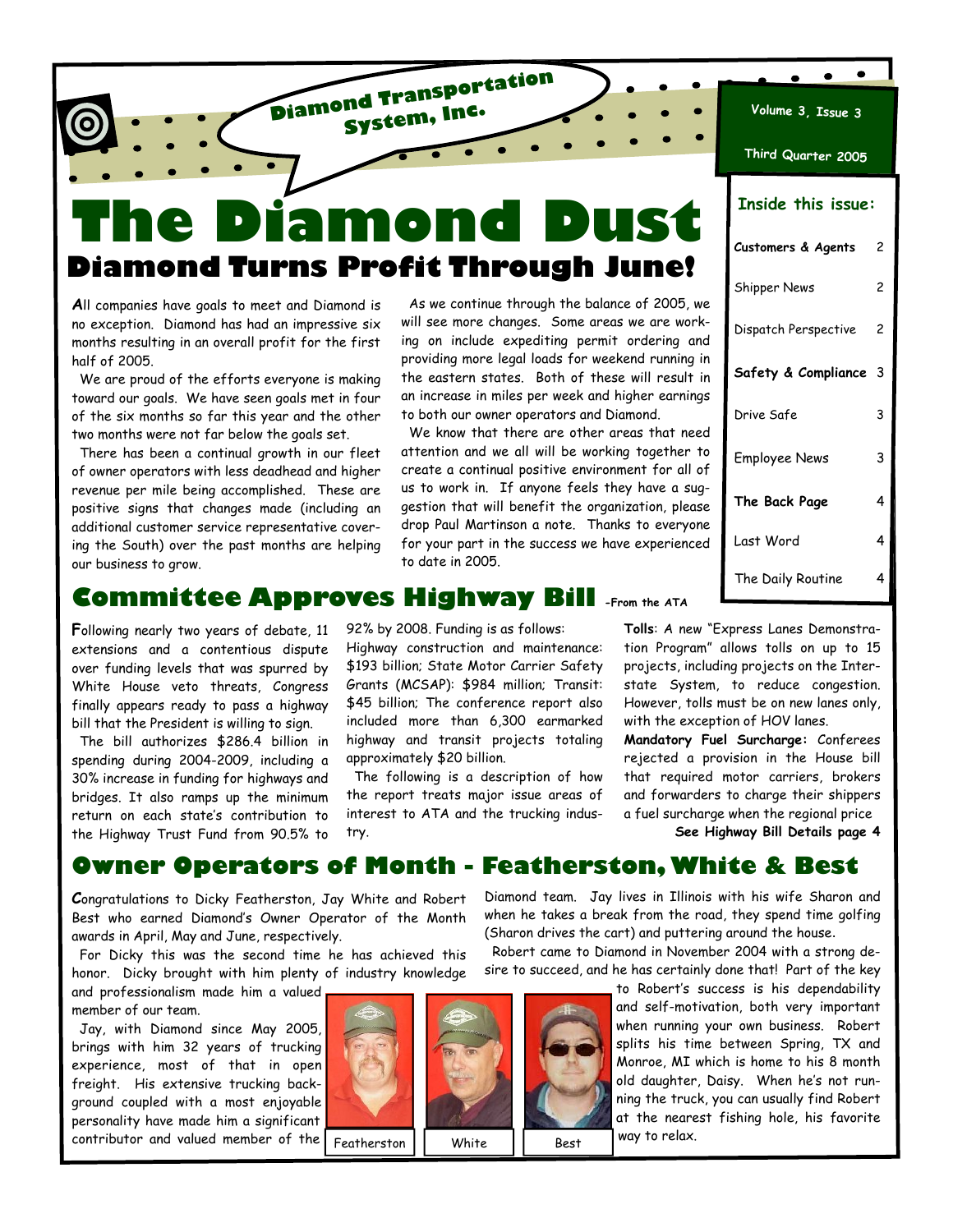# **SHIPPER NEWS: Canadian Shipment Have an Increased Rate CUSTOMERS AND AGENTS**

**N**ear the end of June we began transporting a large amount of freight from the Case New Holland (CNH) facility in Belleville, PA to western Canada.

 This was a facility in which we had seen little previous activity before New Holland came to us about moving loads to western Canada. We had already been approached by another customer out of the quad-cities to move traffic into western Canada and found that it was a great opportunity to make a profit.

 We reviewed the situation and determined that if we had a reloading location in the Fargo, North Dakota area we could utilize trucks that were not authorized to enter western Canada. We did this by leasing space in Mapleton, North Dakota.

 Trucks not authorized to go into western Canada are trucks with a wheelbase over



big \$\$\$ for you.

 The ability to set up in the Mapleton made the use of these trucks and drivers possible. The move provides a good rate into the Mapleton transfer location and the delivering driver is also provided enough revenue to return to Fargo if necessary from the western Canada delivery locations.

any time in the

past.

**Federal Heavy Vehicle Use Tax Changes** 

**T**he American Jobs Creation Act of 2004 - the JOBS Bill - made four changes in the statute imposing the federal Heavy Vehicle Use Tax. All these changes are effective July 1, 2005.

 Most important for many motor carriers is the elimination of the option to pay the HVUT in four quarterly installments. As of July 1, 2005, the full tax must be paid all at once. This change was made at the instance of the IRS, which believed that the quarterly payment system was the source of significant tax evasion.

 A partial offset to the elimination of the quarterly payment option is the establishment of a new HVUT credit for a tax-paid vehicle that is sold during the tax year. Prior to this change, such a credit had been available only for a vehicle that had been wrecked or stolen.

 A third change in the law is the requirement for HVUT taxpayers who are reporting tax on at least 25 vehicles to file electronically. As of July 1, 2005, IRS announced it is not prepared to receive such filings, and taxpayers are to continue to file their Form 2290s by mail or in person, just as they have done in the past. The electronic filing requirement may be implemented later this year.

## **THE DISPATCH PERSPECTIVE**

#### **MAKE THAT CHECK CALL!**

 One complaint I get from owner operators is regarding preplanning. Naturally, I get those calls when operators are waiting for dispatch and wondering why there is no load for them.

 Now I don't mean to get on my communication soap box again, but it is a major factor in pre-assigning loads to trucks...and lack of it is a major factor in not being pre-assigned.

 One reason a truck may not be pre-assigned is because the customer service rep. (CSR) has limited information about the current load's ETA. The timeliness of your current load's delivery will have a direct affect on your next pickup. Our CSRs often take loads based on a mandatory pickup time. If they cannot assure the customer that a truck will be there by a certain day/time we may not get the load.

 The customers both agreed with the financial way we set up the program and we have since been moving a fair amount of loads in this manner.

 If you, as an owner operator, are offered a load to western Canada be aware that if you can't go in for the reasons stated above you will be directed to take it to Mapleton and drop the load where one of our Canadian authorized owner operators can continue the load to its' final destination in Canada.

 A new method to solve a customer issue was addressed and a satisfied customer was the result. Now we are also going to be receiving freight into U.S. locations where we have not been a major carrier in the past.

**-Paul Martinson, President**

#### **TOP-FIVE AGENTS APRIL—JUNE**

- 1. Frank Lantrip
- 2. Debbie Murphy
- 3. Brenda Suttles
- 4. Joe Haskins
- 5. Rob Hartman

**D**iamond congratulates all of our agents! Our agents are considered a large part of our sales force and customer base. Remember commission invoices are due on Tuesday for Thursday payment.

 We have a policy by which owner operators are to check call twice daily. This was put into effect so our CSRs have visibility to see your check calls and your progress on your load.

 Also, it is mandatory that our owner operators have cell phones and those cell phones should be on and with you at all times. When securing a good load in a non-forced dispatch environment it is vital that we are able to contact you to get your acceptance of the load. This can't happen with the phone off or in the truck while you're fueling up.

 I am not pointing a finger at the owner operator, because there are areas and times when freight is scarce, but it can get more scarce if we have to pass on freight because we don't know where you are and cannot contact you.

-**Jon Coca, Vice President—Operations**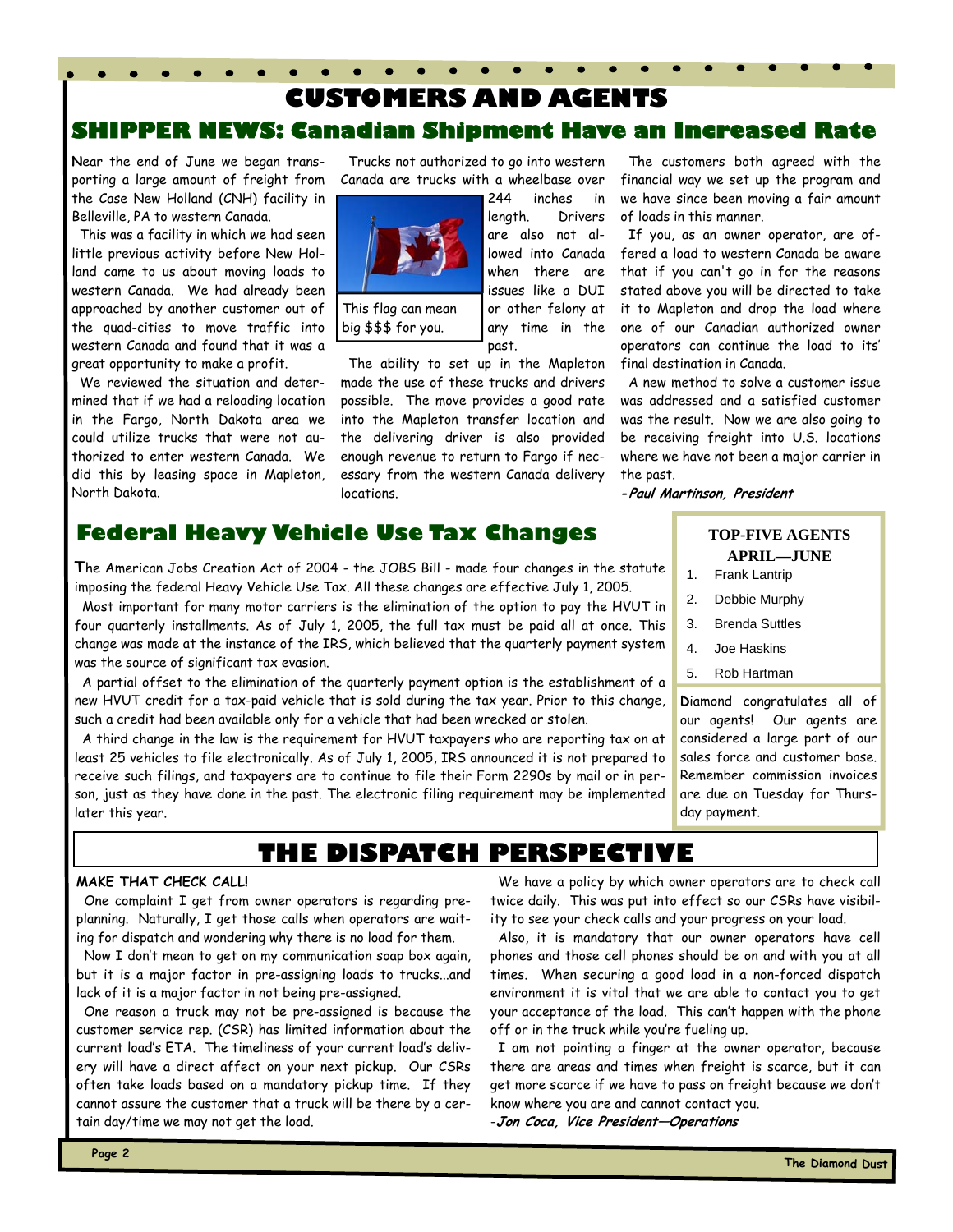# **SAFETY & COMPLIANCE**

### **DRIVE SAFE: Haste Makes Waste & Patience Is a Virtue**

These clichés may have more meaning to those of you who are cargo damage situation in a heartbeat.

over 40, but they have a significant impact on all of us. These are two critical areas I would like to cover with you as they each have a tremendous relationship to safety and cargo claims.

 $\sim$   $\sim$ 

 The first, haste, is the desire to hurry and get something done (most times leaving out important steps or details) so you can move onto something else. The other related subject is patience. Patience is the ability to endure calmly, or wait.

 In our business, lack of patience and hurrying to get done can have devastating consequences. Failure to check a load for damage Could haste turn this into your load? before leaving a shipper, or failing to add

that last chain or strap because you want to get moving can end up costing you and the company a lot of money.

A lack of patience while driving can cause an accident or a

#### **News and Notes**

**PICTURES REQUIRED**—It is critical that you take and submit pictures to us immediately when an accident occurs, regardless of who is at fault. We have seen an increase in the number of incidents wherein pictures were either not taken, or taken but not submitted. Please keep a camera only for accidents and claims. Take pictures and submit them ASAP.

**PHYSICAL DAMAGE**—If you get your physical damage insurance through Diamond and you have the deductible buy down, it is a requirement of the policy to have pictures of any cargo damage. So once again, keep a separate camera with you.

**CELL PHONES EMERGENCY—**There is a campaign encouraging people to enter an emergency contact number in their mobile phone's memory under the heading/name ICE (In Case of Emergency). ICE allows paramedics or police to be able to contact a designated person in an emergency situation. It can't hurt.

**ATA TRUCK SAFETY CONTEST—**Diamond placed 4th in the Heavy-Haul/Line-Haul Division, Unlimited Mileage Category in 2005. Diamond is pleased with this finish and congratulates our fleet and thanks all involved in this success.



 There is another old phrase "Time is money". This is true! But failing to take the appropriate amount of time to do the job right or failing to have the patience to keep the proper distance between you and the vehicle in front of you or to wait those extra few seconds before making a move can have devastating effects and end up costing you a lot of money.

 The bottom line is: by taking a few extra minutes in those areas critical to safe loading, safe unloading and safe driving, you will actually save yourself time by not having redo the job that should have been done right in the first place. You will, in the long run,

make more money, have fewer claims and maybe something even save a life.

BE THOROUGH, BE PATIENT AND BE CAREFUL. - **Pat McLeod, Vice President—Administrative Services**

# **Employee News & Anniversaries**

#### **Employee Anniversaries**

- Rebecca Beck-19 yrs. July
- Chad Thur-2 yr. July
- Debbie Petkus-3 yrs. August
- Jeff Schimanski—2 yr. August
- David McGuire—2 yr. August
- Liz Bruns—4 yrs. September
- Tim Wolf—4 yrs. September

#### **New Owner Operators**

● Cliff VanTassel ● James Hunt ● Creig Tolbert ● Don VanGelderen

● Michael Disney

● Scott Unangst

- Duayn Tatro
- Joe Moore
- Bill Cleary
- Jay White
- Sandra Johnson ● Joe Eads
- Scott Maghakian ● Mel Scalia
- Ralph Ashley
- Ted Everhart ● Paul Sizemore
- Kevin Bennett ● Robert Buchanan
- Corey Coffin
- Thomas Murphy Tom Loveless
- **Owner Operator Anniversaries**
- Larry Akers-8 yrs. Sept.
- Chuck Burton-12 yrs. July
- Larry Cavanagh-1 yr. Aug.
- Dave Gilliland—1yr. Sept.
- John Griffin—1 yr. Sept.
- Mark Healy-1 yr. July
- Lenny Hughes-1 yr. July
- David Dake—2 yrs. July
- Dennis Egeness—4 yrs. Aug.
- Brian Garbes—4 yrs. July
- Robert Key—1 yr. Sept.
- Tom Killion—1 yr. July
- Charlie North-4 yrs. Aug.
- Richard Ruger—28 yrs. Sept.
- Paul Schneider-6 yrs. July
- Casey Skillingstad-7 yrs. Sept.
- Glenn Virden-4 yrs. July